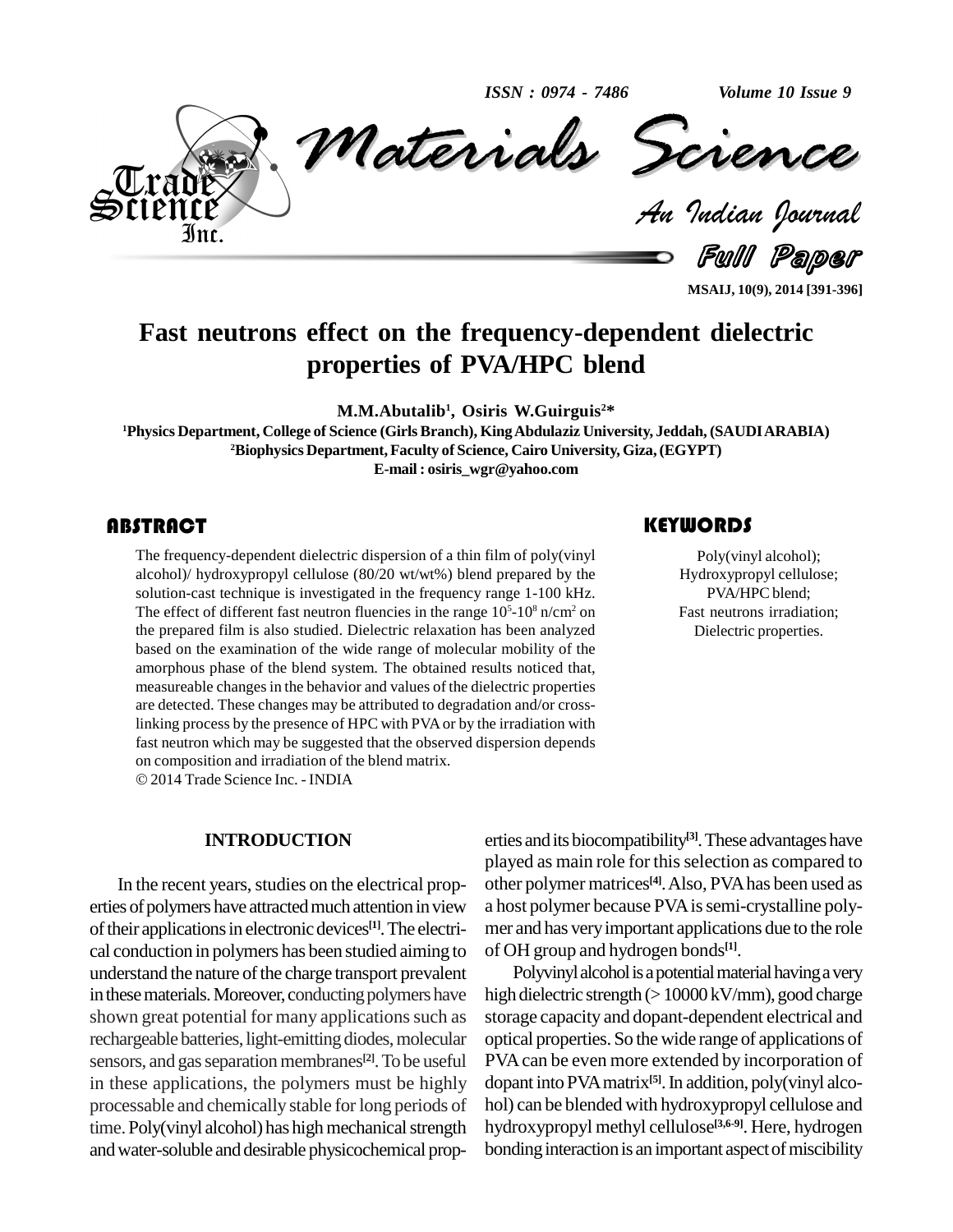# Full Paper

since intermolecular interactions regulate the compatibility among the component polymer molecules<sup>[10]</sup>.

Hydroxypropyl cellulose (HPC) has been used already for a year by paper of conservators as glue and sizing material<sup>[11]</sup>. Also, HPC can be used for production of time controlled delivery systems and is also used as a topical ophthalmic protectant and lubricant<sup>[12]</sup>. In pharmaceuticals applications, HPC is used as a disintegrants and a binder for the wet granulation method ofmaking tablets **[13]**.

On other side, chemical or physical cross-linking can be achieved using functional cross-linking agents or by using ionizing radiation<sup>[14]</sup>. Ionizing radiation such calibra as gamma or electron-beam produces two types of free radicals on PVA chains<sup>[15]</sup>. In addition, chemically crosslinked PVA hydrogel has been gaining increasing attention in the field of biomedics **[16]**.

The dielectric behavior of poly(vinyl alcohol) composite films is studied in this work. The present study will help in understanding the effect of 20 wt% of HPC on the dielectric property and ac conductivityof PVA. The influence of fast neutrons with different fluencies on  $\pm 1\%$ . the dielectric properties of the composite polymer is also investigated.

In the present study, poly(vinyl alcohol) (PVA) granules with molecular weight of 125 kg/mole (El-Nasr Company,Cairo, Egypt) and hydroxypropyl cellulose (HPC; Pharmacoat 606) with molecular weight of 95 kg/mole (Shin Etsu Chemical Co., Tokyo, Japan) are

wt%), the solutions are mixed together at  $50^{\circ}$ C with a tributions **I**<br>independent CI and the prep<br>**I**<br>*Indian hournal* HPC blend (80/20 wt/wt%) is prepared by using solu-<br>plied electric field. The values of  $\varepsilon$ ' for 80/20 wt/wt% tion-cast technique<sup>[3,7,17]</sup>. This technique depends on the blend dissolution, separately, the weighted amounts of the PVA granules and HPC powder in double distilled water. rer in a 50  $\mathrm{^{\circ}C}$  water bath. To prepare thin film of the  $_{\rm{mainl}}$ PVAand HPC and their blend PVA/HPC (80/20 wt/ magnetic stirrer. Thin films of appropriate thickness  $(about 0.01 cm)$  are cast onto stainless steel Petri dishes (10 cm diameter). The prepared films are kept at room temperature (about  $25 \degree C$ ) for 7 days until the solvent an

*Materials Science*

completely evaporated and then kept in desiccators containing fused calcium chloride to avoid moisture.

<sup>[12]</sup>. In  $5 \text{ Ci}$  (185 GBq) and with emission rate 0.87 x 10<sup>7</sup> n/s The prepare thin film  $(80/20 \text{ wt/wt\%})$  of the blend of PVA/HPC is irradiated with fission neutrons with mean energy of approximately 4.2 MeV from Americium-Beryllium( <sup>241</sup>Am-Be) neutron source of activity at room temperature. During irradiation the samples are fixed in positions that neutrons were incident approximately normal. The films are exposed to different fast neutron fluencies covers the range  $1 \times 10^5$  -  $1 \times 10^8$  n/  $cm<sup>2 [9]</sup>$ . The fast neutron fluence is measured using a calibratedTLD-700Thermoluminescence detector at the location of the sample.

> The electrical measurement (dielectric permittivity, dielectric lossfactor and ac conductivity on the pre pared thin films of PVA, HPC and their PVA/HPC blend are measured in the frequency range from 1 to 100 kHz at room temperature using a Hioki 3531Z Hiester Programmable Automatic RLC Meter (Japan)<sup>[4]</sup>. The accuracy of the dielectric measurements was within

# **RESULTSAND DISCUSSIONS Dielectric permittivity (Âí)study**

### **EXPERIMENTAL WORK** Dielectric permittivity ( $\varepsilon$ <sup>\*</sup>) study

used.<br>Thin film of pure PVA and HPC and their PVA/ $\frac{1}{2}$  figure it is clear that, the value of  $\varepsilon$ ' decreases mono-Complete dissolution is obtained using a magnetic stir-<br>between the blend system. The variation of  $\varepsilon$ ' must be One of the most methods of unravelling the origin of dielectric dispersion isthe study of the real part of dielectric (dielectric permittivity) of the polymeric materials<sup>[18,19]</sup>. Figure 1 illustrates the frequency-dependielectric (dielectric permittivity) of the polymeric materials<sup>[18,19]</sup>. Figure 1 illustrates the frequency-dependence of the dielectric permittivity ( $\varepsilon$ ') for pure PVA, HPC and their PVA/HPC blended sample. From the dence of the dielectric permittivity  $(\varepsilon')$  for pure PVA, tonicallywith the increase of the frequency of the ap figure it is clear that, the value of  $\varepsilon$ ' decreases mono-<br>tonically with the increase of the frequency of the ap-<br>plied electric field. The values of  $\varepsilon$ ' for 80/20 wt/wt% blend are in the intermediate value between the values of the homopolymers (PVA and HPC) which may be<br>indicated that there is a compatibility and miscibility<br>between the blend system. The variation of  $\varepsilon$ ' must be indicated that there is a compatibility and miscibility mainly due to the space-charge polarization up to 10 4 Hz and at higher frequencies it must be due to the contributions from ionic, dipolar and electronic polariza-Hz and at higher frequencies it must be due to the contributions from ionic, dipolar and electronic polarization<sup>[18,19]</sup>. Moreover, the values of  $\varepsilon$ ' decreased as the applied frequency increased and they showed anomalous dispersion **[20,21]**. The addition of HPC may cause an increase in the number of ionisable charge carriers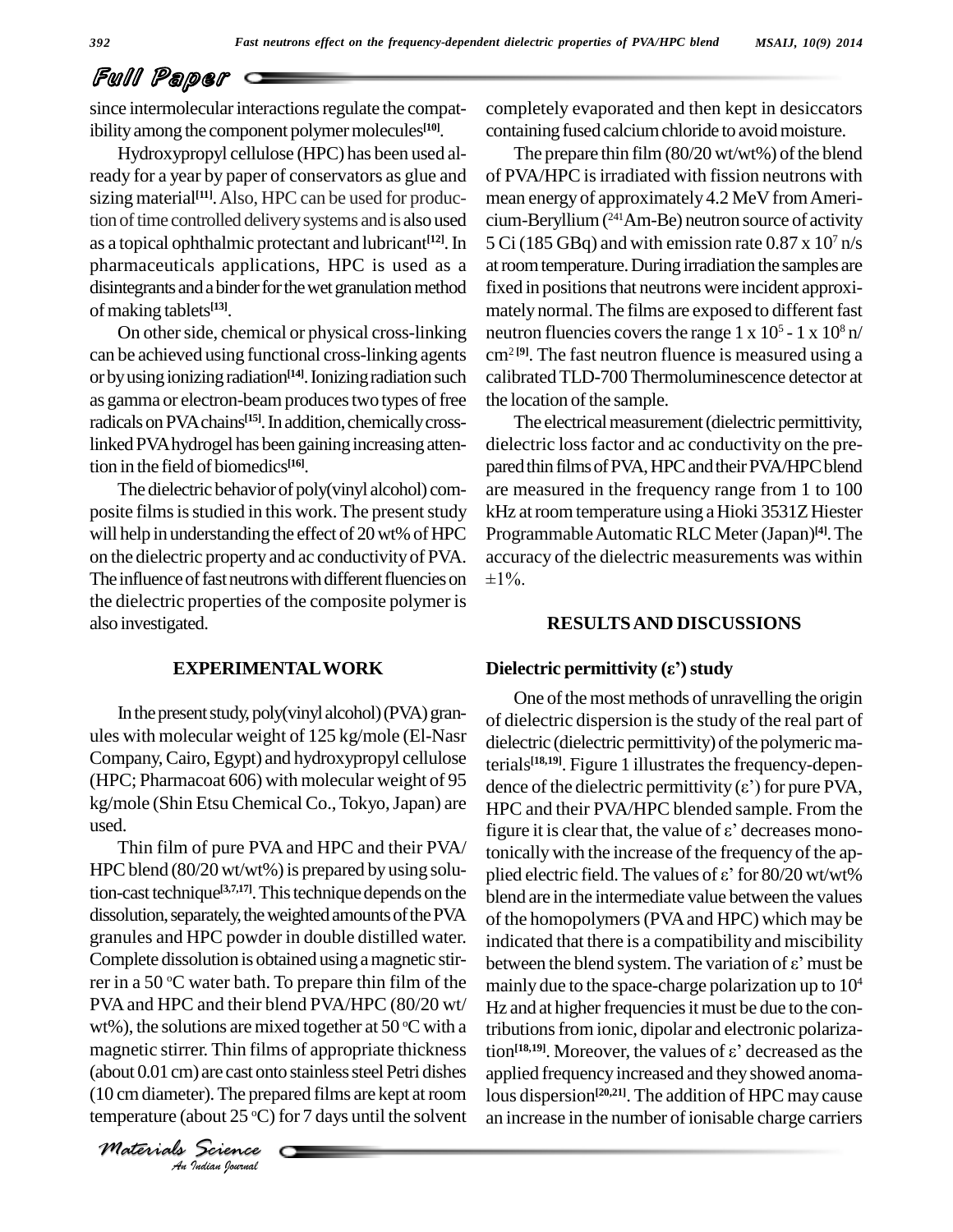which affects the inherent ability of the dipoles to orient themselves **[22]** and also may cause the distribution of decrease the polymer chain elongation and consequently mayresult in a decrease in the dielectric permittivity.



**Figure 1 : Frequency-dependence of the dielectric permittivity (Â<sup>2</sup> ) for PVA/HPC blends: () 100/0, () 80/20 and () 0/ 100 wt/wt%.**

(ε2) for PVA/HPC blends : ( $\blacklozenge$ ) 100/0, ( $\blacklozenge$ ) 80/20 and ( $\blacktriangle$ ) 0/<br>100 wt/wt%.<br>
Figure 2 shows the variation of  $\varepsilon$ ' with frequency<br>
for 80/20 wt/wt% PVA/HPC blended sample before<br>
and after irradiation with diff for 80/20 wt/wt% PVA/HPC blended sample before and after irradiation with different fast neutron fluencies. for 80/20 wt/wt% PVA/HPC blended sample before<br>and after irradiation with different fast neutron fluencies.<br>It is clear from the figure that the values of  $\varepsilon$ ' decrease with increasing frequency approaching a nearly con stant value at higher frequencies. It is clear from the figure that, all curves shown are not adhered with Deybe  $\frac{1}{5}$ model. The dielectric permittivity as depicted in the fig $u = 0$  ure decreases with the increasing of frequency. This may be attributed to the tendency of dipoles in polymeric samples to orient themselves in the direction of the applied field. It could be explained by dipoles orientation, which difficult to rotate at high frequency range<sup>[23]</sup>. plied field. It could be explained by dipoles or<br>which difficult to rotate at high frequency rang<br>**Dielectric loss factor** (  $\varepsilon$  ") study

Figure 3 represents the dependence of dielectric **Dielectric loss factor (** $\varepsilon$ **") study**<br>Figure 3 represents the dependence of dielectric<br>loss factor ( $\varepsilon$ ") on frequency for pure PVA, HPC and their PVA/HPC blended sample. From the figure, it is  $\qquad \qquad$ loss factor ( $\varepsilon$ ") on frequency for pure PVA, HPC and backb<br>their PVA/HPC blended sample. From the figure, it is Fi<br>noticed that, the values of  $\varepsilon$ " for the blended sample loss fa (80/20 wt/wt%) are lower than that of the pure PVA The dielectric loss factor decreases with frequency and the larger value of dielectric loss factor at low frequency



**Figure** 2 **:** Frequency-dependence of the dielectric permittivity **(Â<sup>2</sup> ) for unirradiated and irradiated 80/20 wt/wt% blended sample with different fast neutron fluencies. ( )** unirradiated, ( $\blacksquare$ ) 1 x 10<sup>5</sup>, ( $\blacktriangle$ ) 1 x 10<sup>6</sup>, ( $\blacklozenge$ ) 1 x 10<sup>7</sup> and (O) 1 **x 10 <sup>8</sup> n/cm<sup>2</sup> .**



**Figure 3 : Frequency-dependence of the dielectric loss factor f** (**Hz**)<br>**Figure 3 : Frequency-dependence of the dielectric loss factor<br>(ε") for PVA/HPC blends : (♦) 100/0, (●) 80/20 and (▲) 0/100 wt/wt%.**

could be due to the mobile charges within the polymer backbone **[4]**.

*M*<br> *Materimaliation with*<br> *Materials Science*<br> *Materials Science*<br> *Materials Science* backbone<sup>[4]</sup>.<br>*Figure 4 shows the dependence of the dielectric*<br>loss factor ( $\varepsilon$ ") on frequency for 80/20 wt/wt% PVA/ Figure 4 shows the dependence of the dielectric HPC blended sample before and after irradiation with<br>different fast neutron fluencies. The plots show a steep<br>decrease in  $\varepsilon$ " at low frequencies. This is a general sedifferent fast neutron fluencies. The plots show a steep quence attributed to decrease in the stir effect hinderand pure HPC values over the whole frequency range. different fast neutron fluencies. The plots show a steep<br>The dielectric loss factor decreases with frequency and decrease in  $\varepsilon$ " at low frequencies. This is a general

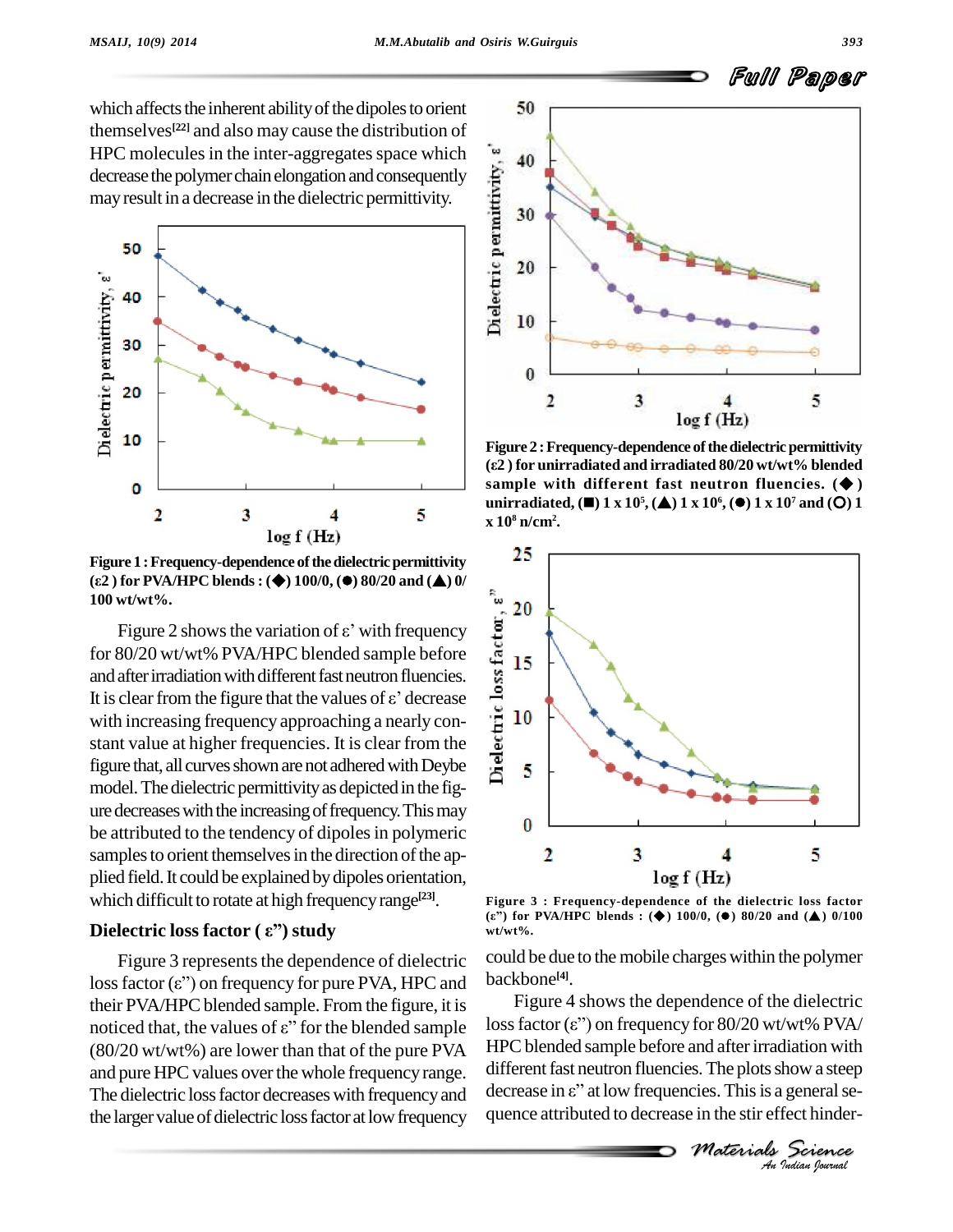

Figure 4 : Frequency-dependence of the dielectric loss factor  $(ε")$  for unirradiated and irradiated 80/20 wt/wt% blended sample with different fast neutron fluencies.  $(\blacklozenge)$ unirradiated,  $(\blacksquare)$  1 x 10<sup>5</sup>,  $(\blacktriangle)$  1 x 10<sup>6</sup>,  $(\blacktriangleright)$  1 x 10<sup>7</sup> and (O) 1  $\rm x 10^8\,n/cm^2$ .

ing the micro-Brownian motion. At high frequencies the variation of  $\varepsilon$ " with frequency is marginal and tends to be a constant value.

It is recognized from the figure that neutron irradiation plays a predominant role in both morphological and microstructure change occurring in the polymer ma $trix^{[24]}$ . Such blended sample behaves as a system in which one phase relaxes like the amorphous one while the existence of crystalline phase restrict the general longrange segmental motions in the amorphous phase<sup>[25]</sup>. Therefore, the variation of magnitude of the dielectric loss factor may be due to the change in the microstructure induced by fast neutrons.

All dielectric materials have two types of losses: the conduction loss representing the flow of actual charges through the dielectric material, and the dielectric loss due to movement or rotation of the atoms in an alternating field. Treatment of polymers by blending with appropriate additives modifies the perturbation of phonons during application of electric field. Moreover, the dielectric relaxation of polymers is influenced by water in various ways<sup>[24]</sup> which enhances the local relaxation process by dipole-dipole coupling and it can act as an effective plasticizer in polar polymers. If water can form a hydrogen bonded super-structure, it produces a very specific dielectric response, "anomalous

low frequency dispersion"[26]. The essence of this kind of response is that both  $\varepsilon$ ' and  $\varepsilon$ '' decrease with increasing frequencies as noticed from the obtained results.

### A.C. conductivity  $(\sigma_{\infty})$  study

The conductivity of the amorphous materials where the charge carriers experience on approximately random potential energy on diffusing is found to obey the equation<sup>[27]</sup>:  $\sigma_{ac}(\omega) = A \omega^{s}$ , where A is a complex constant and the index S is the exponent of the angular frequency  $(\omega)$ . The value of the exponent S has been determined from the linear slope of  $-\log \sigma_{\infty}(\omega)$  versus  $-\log \omega$ . Figure 5 represents the frequency dependence  $(-\log \omega)$  of a.c. conductivity  $(-\log \sigma_{ac})$  for pure PVA, HPC and their PVA/HPC blended sample. It is clear from the figure that due to the addition of HPC,  $\sigma_{\infty}$ values decrease in the whole frequency range. This decrease may be due to the decrease in the mobility of charge carriers due to scattering of ionized molecular aggregates which may be formed due to inhomogeneous distribution as well as the non-bonding parts of the blend. Also, from the figure,  $\sigma_{ac}$  is monotonically increases with increasing frequency. This behavior is well defined as the conduction of which occurs by hopping mechanism<sup>[27]</sup>.



Figure 5: Frequency-dependence (log ω) of a.c. conductivity (log  $\sigma_{\rm so}$ ) for PVA/HPC blends : ( $\blacklozenge$ ) 100/0, ( $\blacklozenge$ ) 80/20 and  $(\triangle)$  0/100 wt/wt%.

Figure 6 shows the relation between  $\log \omega$  and  $\log$  $\sigma_{\infty}$  for unirradiated and irradiated 80/20 wt/wt% PVA/

Materials Science An Indian Journal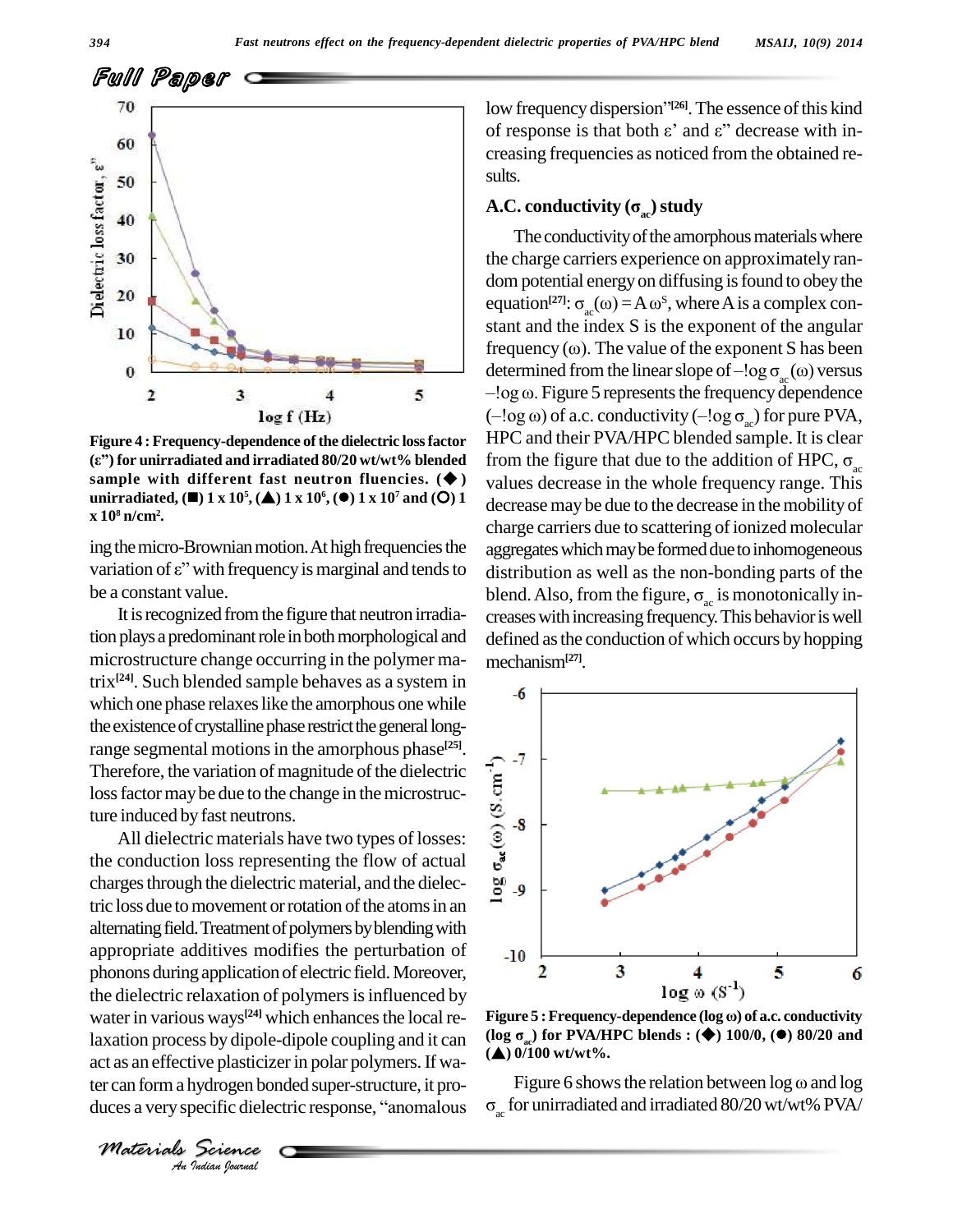HPC blended sample.As can be seen from the figure for the unirradiated and irradiated samples, the plots has yielded nearly straight lines up to 10 kHz. This type of behavior reveals that the exponent S is approximately independent of frequency; hence, the mechanism re sponsible for a.c. conduction mechanism could be a hopping one **[27,28]**.



**(ñ!og <sup>Û</sup>ac) for unirradiated and irradiated 80/20 wt/wt% blended sample with different fast neutron fluencies. ()** unirradiated, ( $\blacksquare$ ) 1 x 10<sup>5</sup>, ( $\blacktriangle$ ) 1 x 10<sup>6</sup>, ( $\blacklozenge$ ) 1 x 10<sup>7</sup> and (O) 1 **x 10 <sup>8</sup> n/cm<sup>2</sup> .**

Two distinct mechanisms have been proposed for the relaxation phenomena<sup>[29]</sup>: quantum mechanical tunneling (QMT) of electrons or polarons through the barrier separating localized states, and correlated barrier hopping (CBH) model over the same barrier. The values of S were derived by calculating the slopes of the graphs in Figures 5 and 6 which use a single exponent S and represent the hopping conduction near the Fermi level and are recorded in TABLES 1 and 2. From the data obtained it is observed that the exponent S decreases with increasing neutron fluencies up to  $1 \times 10^7$  n/cm<sup>2</sup> and then increases with increasing the fluence towards the unirradiated value. Also, the exponent S stills less than unity, i.e.  $S < 1$ . The obtained results of frequency and fast neutron irradiation dependence of a.c. conductivity were found to support the CBH model, where the frequency dependence of a.c. conductivity is nearly linear, and the exponent S isirradiation dependent decreasing with increasing fast neutron fluence and frequency range employed. This suggests that the CBH mechanism depends on the irradiated blend matrix.

**TABLE 1 : Values of the exponent S for PVA/HPC blended samples.**

| <b>Blend sample PVA/HPC</b><br>$(wt/wt\%)$ | $100/0$ $80/20$ $0/100$ |  |
|--------------------------------------------|-------------------------|--|
| <b>Exponent S</b>                          | 0.739 0.712 0.087       |  |

TABLE 2: Values of the exponent S for 80/20 wt/wt% PVA/HPC blended sample with different fast neutron fluencies.

| Blend sample $PVA/HPC (80/20 wt/wt%)$ | nirradi<br>iated | $10^5$ | $\mathbf{1} \times 10^6$ | $\mathbf{r}$ | 10 <sup>8</sup> |
|---------------------------------------|------------------|--------|--------------------------|--------------|-----------------|
| Exponent                              |                  | 0.616  | 0.561                    | 0.308        | 0.602           |

### **ACKNOWLEDGEMENT**

The authors are very grateful to Prof. Dr. Nabawia [3] A. Abdel Zaher, Professor, National Institute for Standard, Giza, Egypt for her kind help to bring this work.

### **REFERENCES**

- **[1]** H.M.Ahmad, S.H.Sabeeh, S.A.Hussen; Electrical and optical properties of PVA/LiI polymer electrolyte films, Asian Transactions on Science & Tech nology, ATST ISSN: 2221-4283, **1**, 6, 16 **(2012).**
- [2] S.H.Hosseini, A.A.Entezami; Studies of thermal and electrical conductivity behaviours of polyaniline and

polypyrrole blends with polyvinyl acetate, polystyrene and polyvinyl chloride, Iranian Polymer Jour nal, **14,** 3, 201 **(2005)**.

- **Osiris W.Guirguis, M.T.H.Moselhey; Optical study** of poly(vinyl alcohol)/hydroxypropylmethylcellulose blends, Journal of Materials Science, **46**, 5775 **(2011)**.
- **[4]** M.H.Harun, E.Saion, A.Kassim, E.Mahmud, M.Y.Hussain, I.S.Mustafa; Dielectric properties of poly(vinyl alcohol)/polypyrrole composite polymer films, Journal for the Advancement of science & Arts, **1(1)**, 9 **(2009)**.
- *M I M I M I Indian I Indian I ICMST* 2010), 55 (**2010**).<br> *Materials Science*<br> *A Materials A Materials* [5] O.G.Abdullah, S.A.Hussen; Variation of optical band gap width of PVA films doped with aluminum io dide, International Conference on Manufacturing Science and Technology (ICMST 2010), 55 **(2010)**.